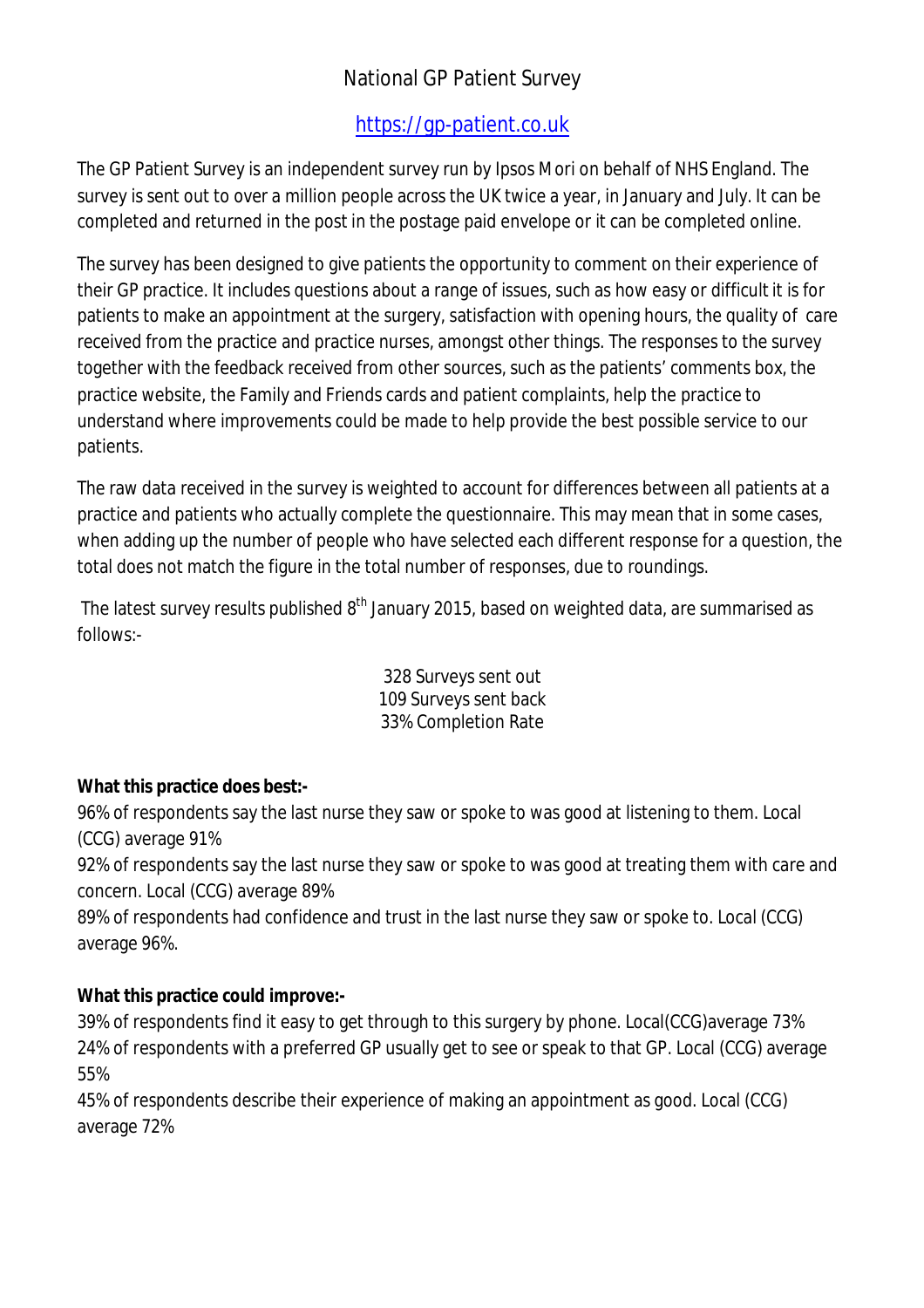#### Summary of All Patient responses

## Q1 **Generally, how easy is it to get through to someone at your GP surgery on the phone?**

| Very easy       | 6%  |
|-----------------|-----|
| Fairly easy     | 33% |
| Not very easy   | 34% |
| Not at all easy | 27% |

39% find it easy to get through to the surgery on the phone.

## Q2 **How helpful do you find the receptionists at your GP surgery?**

| Very helpful       | 20% |
|--------------------|-----|
| Fairly helpful     | 61% |
| Not very helpful   | 16% |
| Not at all helpful | 3%  |
| Don't know         | 0%  |

81% find the receptionists at this surgery helpful.

#### Q3 **How often do you see or speak to the GP you prefer?**

| Always or almost always | 9%  |
|-------------------------|-----|
| A lot of the time       | 15% |
| Some of the time        | 57% |
| Never or almost never   | 19% |

24% with a preferred GP usually get to see or speak to that GP.

#### Q4 **Last time you wanted to see or speak to a GP nurse from your GP surgery, were you able to get an appointment to see or speak to someone?**

| Got an appointment                                          | 45% |
|-------------------------------------------------------------|-----|
| Got an appointment, but had to call back closer to the day? | 30% |
| Didn't get an appointment                                   | 20% |
| Can't remember                                              | 4%  |

76% were able to get an appointment to see or speak to someone the last time they tried.

## Q5 **Last time you wanted to see or speak to a GP or nurse from your GP surgery, how convenient was the appointment you were able to get?**

| Very convenient          | 35% |
|--------------------------|-----|
| <b>Fairly convenient</b> | 49% |
| Not very convenient      | 12% |
| Not at all convenient    | 4%  |

84% say the last appointment they got was convenient.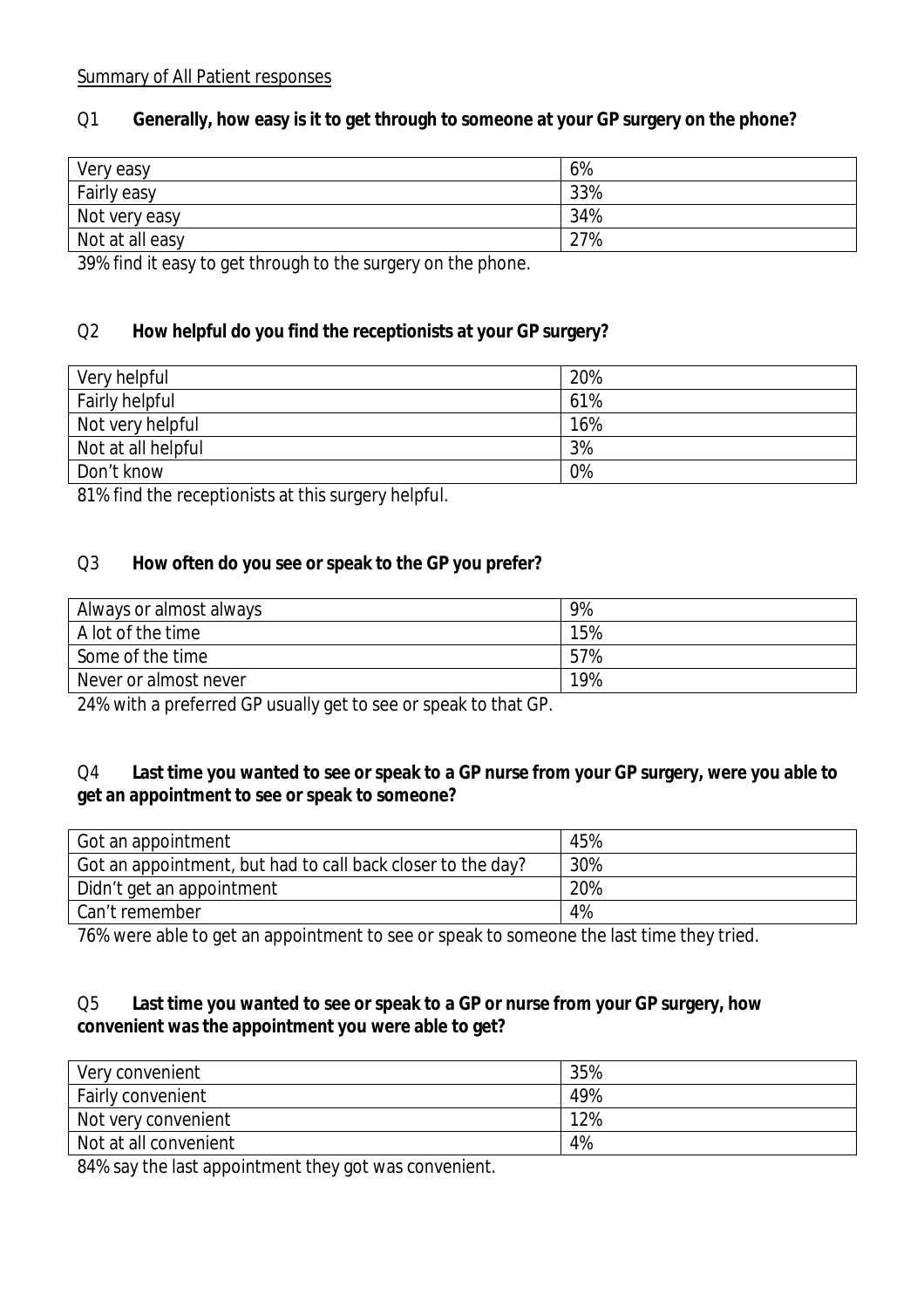## Q6 **Overall, how would you describe your experience of making an appointment?**

| 17% |
|-----|
| 29% |
| 24% |
| 18% |
| 13% |
|     |

45% describe their experience of making an appointment as good.

#### Q7 **How long after your appointment time do you normally wait to be seen?**

| Less than 5 minutes                                  | 5%  |
|------------------------------------------------------|-----|
| 5 to 15 minutes                                      | 59% |
| Don't usually have appointments at a particular time | 1%  |
| More than 15 minutes                                 | 24% |
| Can't remember                                       | 12% |

63% usually wait 15 minutes or less after appointment time to be seen.

#### Q8 **How do you feel about how long you normally have to wait to be seen?**

| I don't normally have to wait too long | 57% |
|----------------------------------------|-----|
| I have to wait a bit too long          | 28% |
| I have to wait far too long            | 7%  |
| No opinion or this doesn't apply       | 9%  |

57% feel they don't normally have to wait too long to be seen.

## Q9 **Last time you saw or spoke to a GP from your surgery, how good was that GP at giving you enough time?**

| Very good             | 31% |
|-----------------------|-----|
| Good                  | 47% |
| Neither good nor poor | 15% |
| Poor                  | 7%  |
| Very poor             | 2%  |

77% say the last GP they saw or spoke to was good at giving them enough time.

## Q10 **Last time you saw or spoke to a GP from your surgery, how good was that GP at listening to you?**

| Very good             | 29% |
|-----------------------|-----|
| Good                  | 48% |
| Neither good nor poor | 15% |
| Poor                  | 6%  |
| Very poor             | 2%  |

77% say the last GP they saw or spoke to was good at listening to them.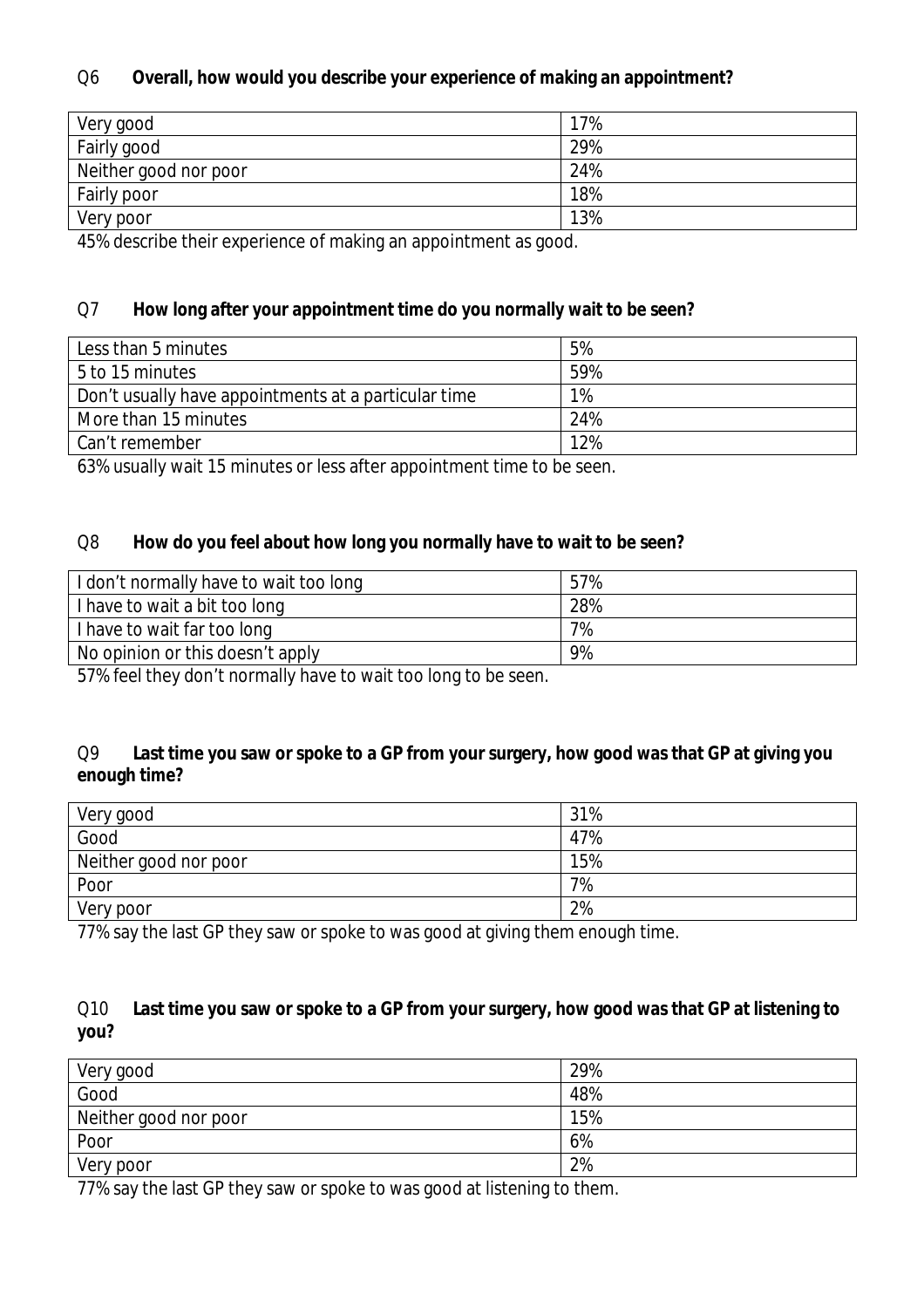#### Q11 **Last time you saw or spoke to a GP from your surgery, how good was that GP at explaining tests and treatment?**

| Very good             | 27% |
|-----------------------|-----|
| Good                  | 44% |
| Neither good nor poor | 24% |
| Poor                  | 2%  |
| Very poor             | 3%  |

71% say the last GP they saw or spoke to was good at explaining tests and treatments.

## Q12 **Last time you saw or spoke to a GP from your surgery, how good was that GP at involving you in decisions about your care?**

| Very good             | 23% |
|-----------------------|-----|
| Good                  | 42% |
| Neither good nor poor | 24% |
| Poor                  | 6%  |
| Very poor             | 5%  |

65% say the last GP they saw or spoke to was good at involving them in decisions about their care.

#### Q13 **Last time you saw or spoke to a GP from your surgery, how good was that GP at treating them with care and concern?**

| Very good             | 23% |
|-----------------------|-----|
| Good                  | 47% |
| Neither good nor poor | 22% |
| Very poor             | 5%  |

70% say the last GP they saw or spoke to was good at treating them with care and concern.

#### Q14 **Last time you saw or spoke to a GP from your surgery, did you have confidence and trust in the GP?**

| Definitely had confidence     | 40% |
|-------------------------------|-----|
| Had confidence to some extent | 50% |
| No confidence at all          | 10% |

90% had confidence and trust in the last GP they saw or spoke to.

#### Q15 **Last time you saw or spoke to a nurse from your surgery, how good was that nurse at giving you enough time?**

| Very good                                                                                                            | 49%                  |
|----------------------------------------------------------------------------------------------------------------------|----------------------|
| Good                                                                                                                 | 42%                  |
| Neither good nor poor                                                                                                | 9%                   |
| Poor                                                                                                                 | 1%                   |
| Very poor                                                                                                            | 0%                   |
| .<br>the contract of the contract of the contract of the contract of the contract of the contract of the contract of | $\sim$ $\sim$ $\sim$ |

91% say the last nurse they saw or spoke to was good at giving them enough time.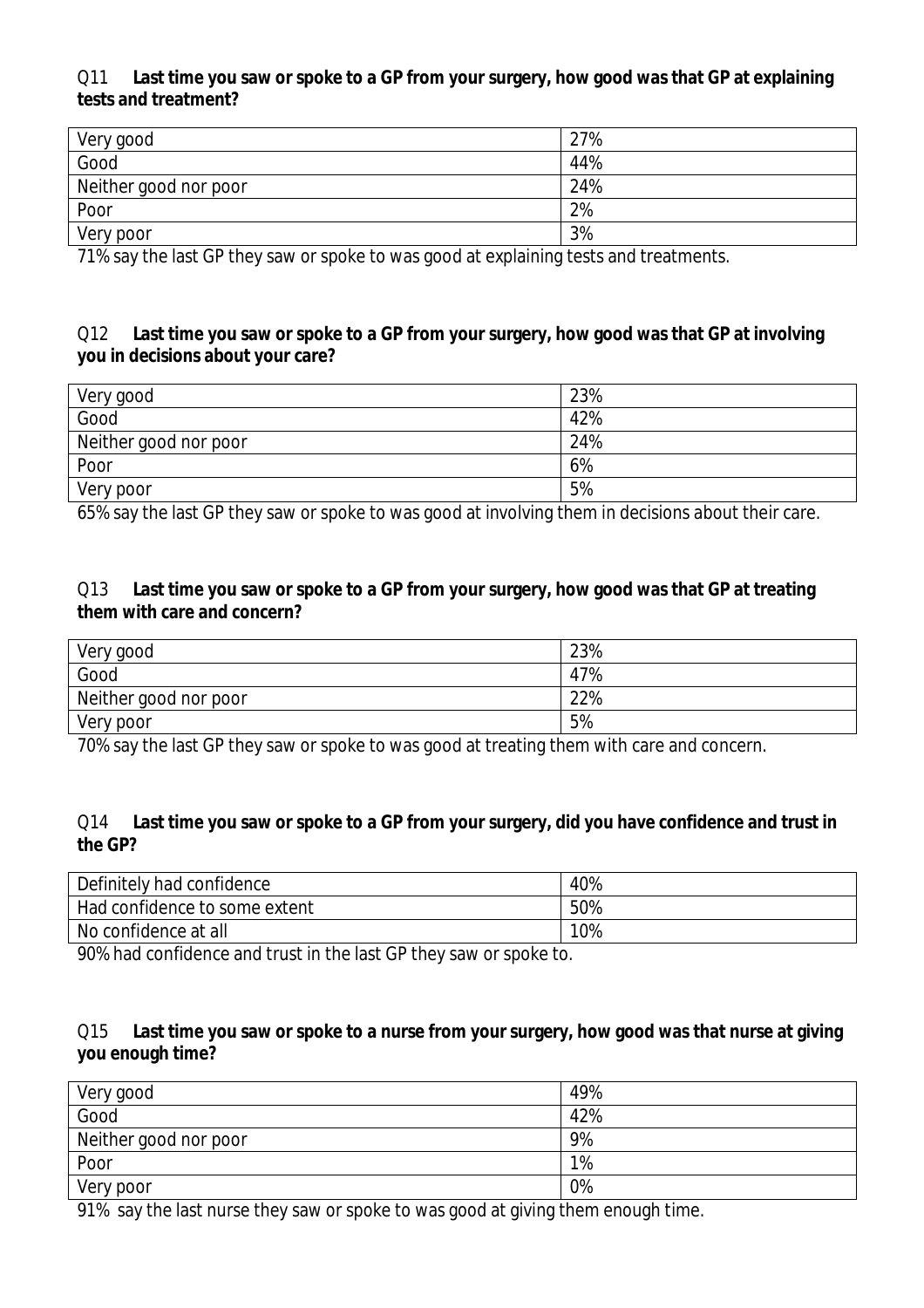#### Q16 **Last time you saw or spoke to a nurse from your surgery, how good was that nurse at listening to you?**

| Very good             | 49% |
|-----------------------|-----|
| Good                  | 47% |
| Neither good nor poor | 3%  |
| Poor                  | 1%  |
| Very poor             | 0%  |
| $   -$<br>.           |     |

96% say the last nurse they saw or spoke to was good at listening to them.

#### Q17 **Last time you saw or spoke to a nurse from your surgery, how good was that nurse at explaining tests and treatments?**

| Very good             | 52% |
|-----------------------|-----|
| Good                  | 34% |
| Neither good nor poor | 13% |
| Poor                  | 1%  |
| Very poor             | 0%  |

86% say the last nurse they saw or spoke to was good at explaining tests and treatments.

#### Q18 **Last time you saw or spoke to a nurse from your surgery, how good was that nurse at involving you in decisions about your care?**

| Very good             | 42% |
|-----------------------|-----|
| Good                  | 41% |
| Neither good nor poor | 16% |
| Poor                  | 0%  |
| Very poor             | 1%  |

84% say the last nurse they saw or spoke to was good at involving them in decisions about their care.

#### Q19 **Last time you saw or spoke to a nurse from your surgery, how good was that nurse at treating you with care and concern?**

| Very good                                                                                                                                                                                                                                                                                   | 49%         |
|---------------------------------------------------------------------------------------------------------------------------------------------------------------------------------------------------------------------------------------------------------------------------------------------|-------------|
| Good                                                                                                                                                                                                                                                                                        | 43%         |
| Neither good nor poor                                                                                                                                                                                                                                                                       | 5%          |
| Poor                                                                                                                                                                                                                                                                                        | 3%          |
| Very poor                                                                                                                                                                                                                                                                                   | 0%          |
| _ _ _ _ _<br>the company's company's company's company's<br>$\sim$ . The set of the set of the set of the set of the set of the set of the set of the set of the set of the set of the set of the set of the set of the set of the set of the set of the set of the set of the set of the s | .<br>$\sim$ |

92% say the last nurse they saw or spoke to was good at treating them with care and concern.

#### Q20 **Last time you saw or spoke to a nurse from your surgery, did you have confidence and trust in the nurse?**

| Definitely had confidence     | 74% |
|-------------------------------|-----|
| Had confidence to some extent | 25% |
| No confidence at all          | 1%  |

99% had confidence and trust in the last nurse they saw or spoke to.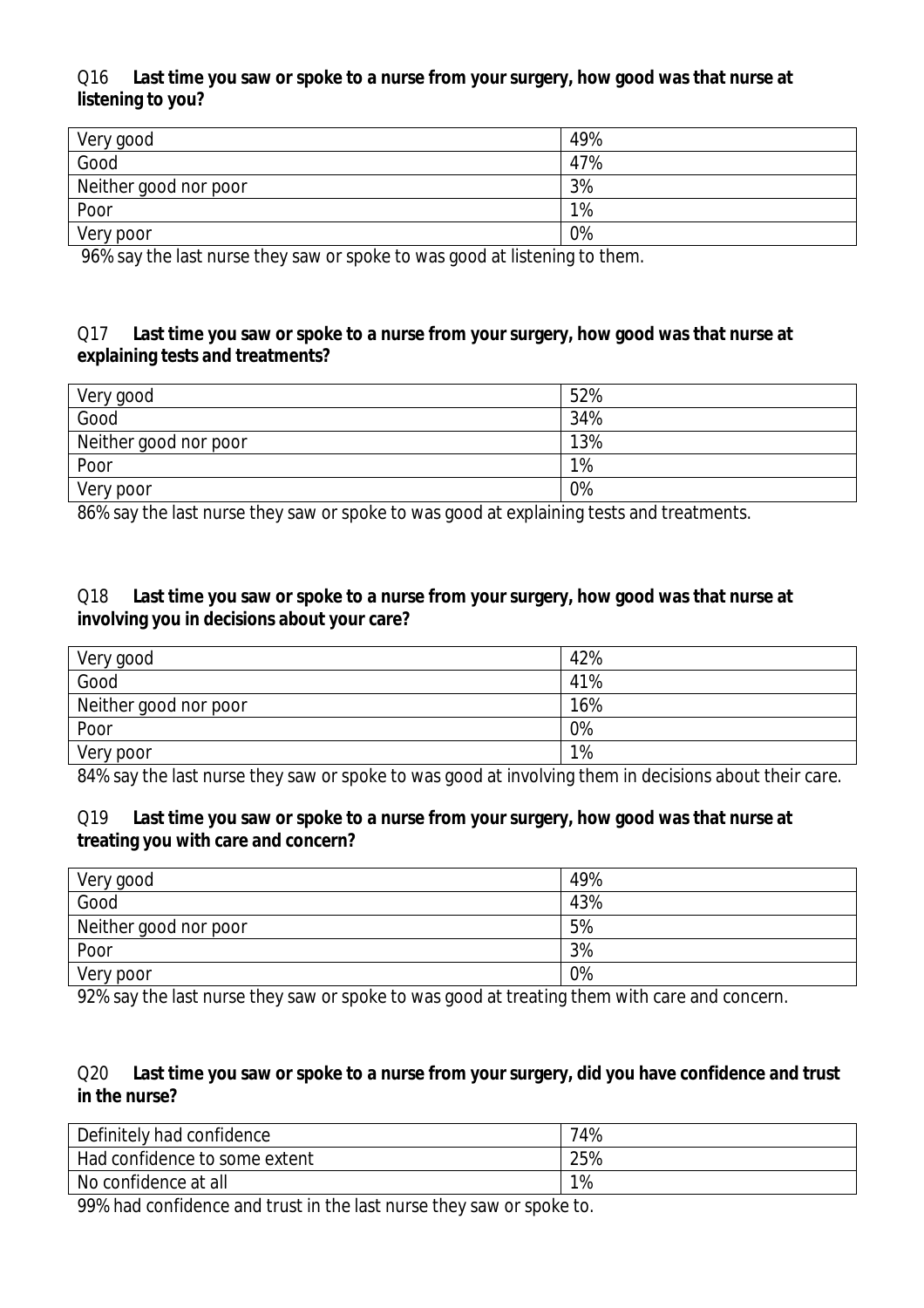## Q21 **How satisfied are you with the hours that your GP surgery is open?**

| Very satisfied                       | 29% |
|--------------------------------------|-----|
| <b>Fairly satisfied</b>              | 35% |
| Neither satisfied nor dissatisfied   | 13% |
| Fairly dissatisified                 | 15% |
| Very dissatisified                   | 4%  |
| Aren't sure when the surgery is open | 5%  |

64% are satisfied with the surgery's opening hours.

## Q22 **Overall, how would you describe your experience of your GP surgery?**

| Very good             | 20% |
|-----------------------|-----|
| Fairly good           | 51% |
| Neither good nor poor | 19% |
| Fairly poor           | 9%  |
| Very poor             | 1%  |

71% describe their overall experience of this surgery as good.

#### Q23 **Would you recommend your GP surgery to someone who has just moved to your local area?**

| Definitely would    | 26% |
|---------------------|-----|
| Probably would      | 28% |
| Aren't sure         | 24% |
| Probaby wouldn't    | 15% |
| Definitely wouldn't | 7%  |
| Don't know          | 1%  |

54% would recommend this surgery to someone new to the area.

#### Q24 **How easy was it to contact the out-of-hours GP service by telephone?**

| Very easy                         | 30% |
|-----------------------------------|-----|
| Fairly easy                       | 29% |
| Not very easy                     | 25% |
| Not at all easy                   | 8%  |
| Don't know or didn't make contact | 8%  |

59% say it's easy to telephone the out-of-hours service.

#### Q25 **How do you feel about how quickly you received care from the out-of-hours GP service?**

| It was about right          | 48% |
|-----------------------------|-----|
| It took too long            | 34% |
| Don't know or doesn't apply | 18% |

48% feel they received out-of-hours care quickly.